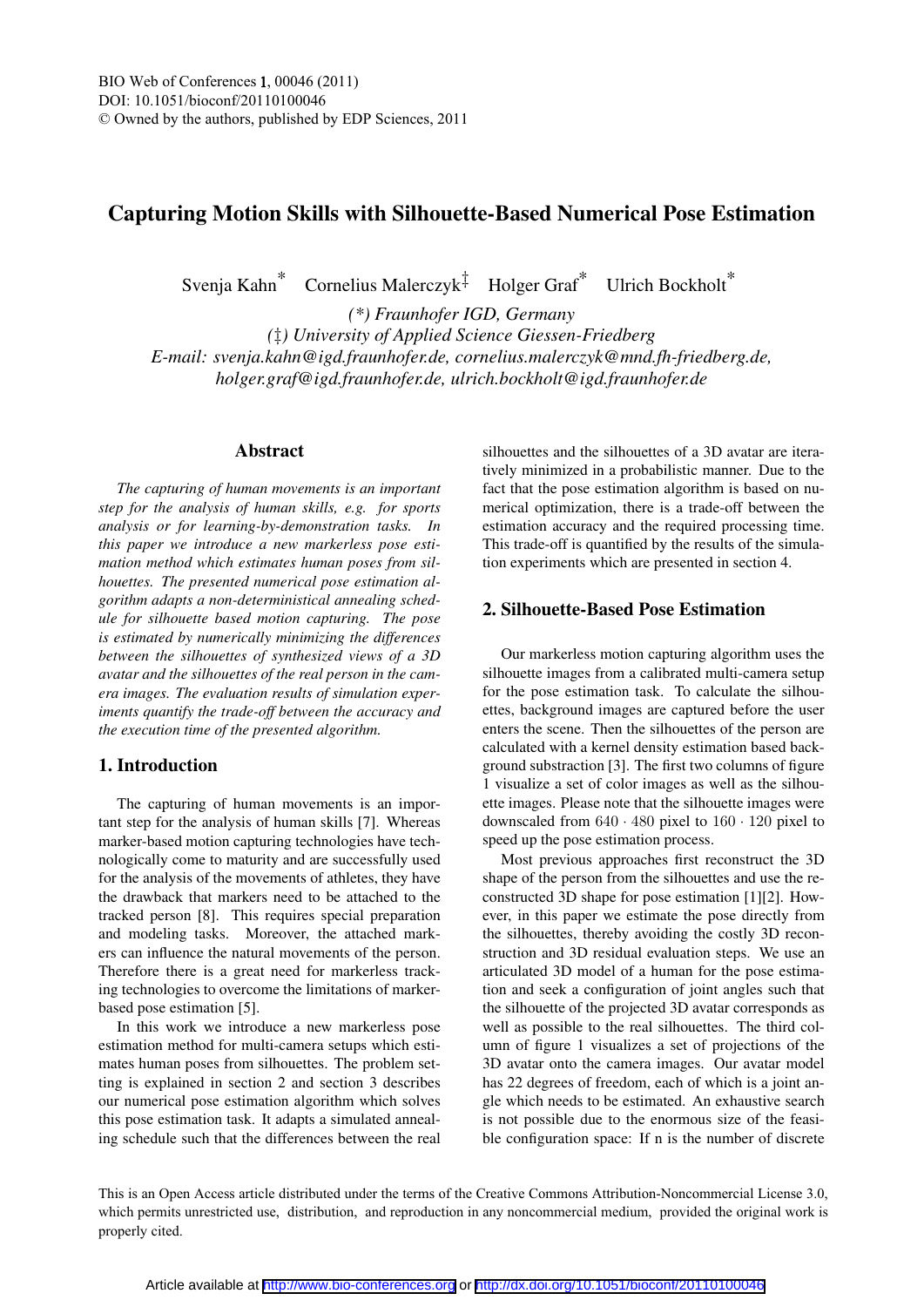

Figure 1: (a) Color images (b) Silhouette images (resolution:  $160 \cdot 120$  pixel) (c) Projected silhouettes of the virtual avatar (resolution: 160 · 120 pixel) (d) Silhouette residual between the real silhouettes and the projected avatar (resolution: 160 · 120 pixel) (e) Silhouette residual of simulation (resolution: 640 · 480 pixel)

values each joint angle can be set to (e.g. 180 if a rotation from  $0°$  to 180° is modeled in  $1°$  steps), the search space consists of  $n^{22}$  different joint rotations. Therefore we use a numerical optimization method with the goal to find a good approximation of the body pose within a reasonable amount of processing time.

#### 3. Numerical pose estimation

Many numerical optimization methods such as downhill simplex methods or direction-set methods have been proposed for multidimensional search spaces. However, human pose estimation from camera images is a problem with many local minima (e.g. sets of silhouettes from different poses which look similar although the poses are quite different). Most numerical optimiziation methods are prone to get stuck in local minima rather than finding a solution which is close to the global optimum. However, annealing methods are able to find global extrema even in the presence of many local extrema [6]. They were developed in analogy to natural thermodynamical cooling processes, e.g. the cooling of metal: At the beginning the atoms move very quickly and their mobility decreases steadily during the cooling process. When metal cools slowly, the

atoms are redistributed during the cooling process such that they line up in a state of minimal energy. This is not the case if the metal is cooled too quickly. Annealing is thus the process of a slow decrease of the energy state of a system in order to find a global optimum.

As a numerical optimization method, annealing minimizes an objective function  $E(X)$  where X is the state vector of the method E. In each step, a value of the state vector is randomly changed. This change can either increase or decrease the evaluated function value E(X). Whereas many other numerical optimization algorithms accept only ameliorations, annealing algorithms accept a change from state  $E_i$  to  $E_{i+1}$  with the probability  $p = exp[-(E_{i+1} - E_i)/kT]$ . If  $E_{i+1} < E_i$ , p is set to 1. This means that ameliorations are always accepted. However, demeliorations are also accepted with a certain probability. This probability is set by the temperature T (which is steadily decreased during the annealing process) and by the Boltzmann constant k which relates temperature to energy. This probabilistic acceptance function with its analogy to natural annealing is the core of annealing algorithms as it helps to avoid getting stuck in local minima. It was first introduced by Metropolis et al. [4] and is based on the thermodynamic Boltzmann probability distribution.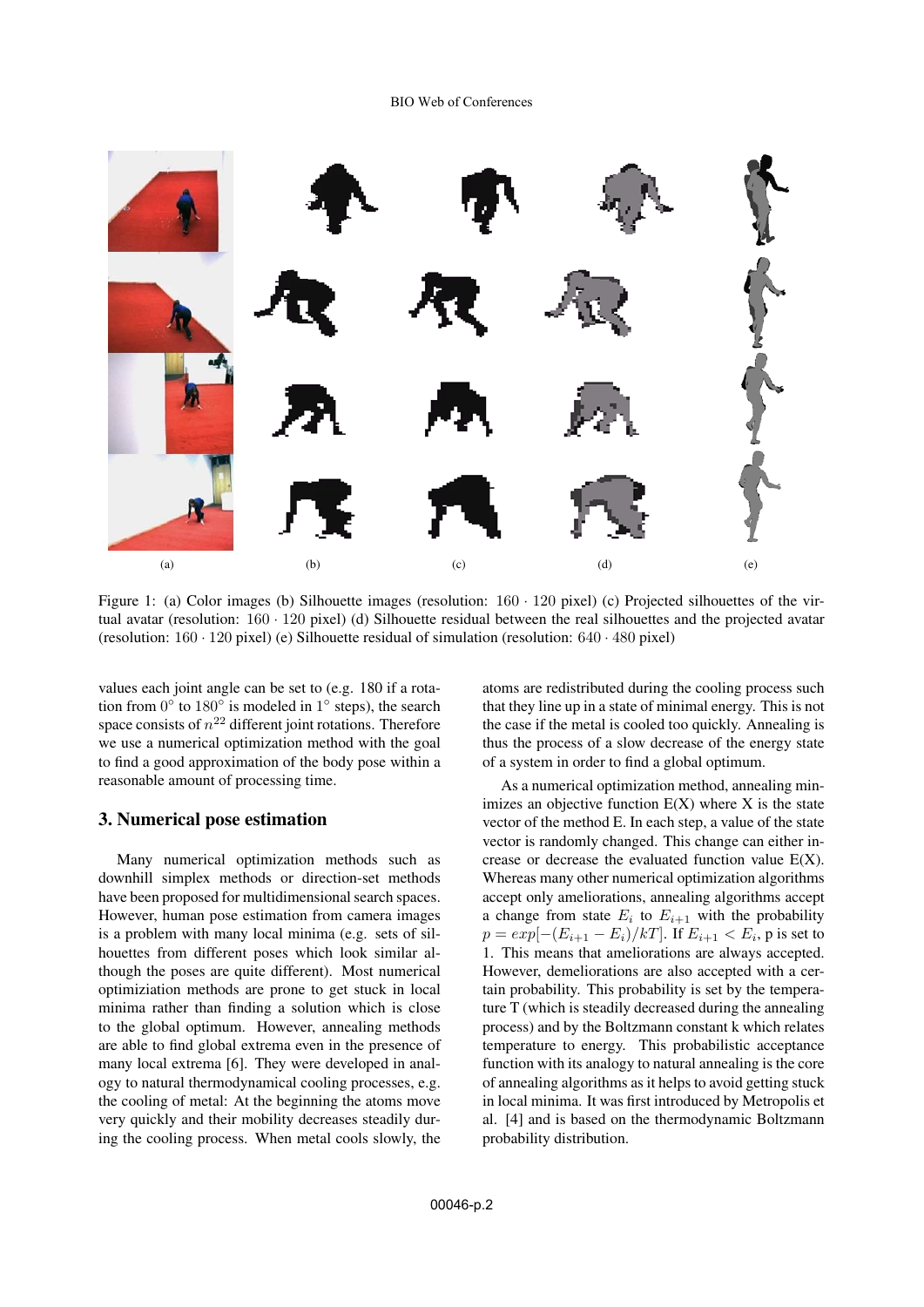#### 3.1. Adapting Simulated Annealing for Silhouette-Based Pose Optimization

We adapted the Simulated Annealing algorithm specified in [6] for silhouette-based pose estimation. To use this algorithm for pose estimation, the following algorithmic components were defined:

1. The possible system configurations of the state vector X: For pose estimation, these are the feasible degrees of freedom of the joint rotations (in our case the 22 rotation angles).

2. A generator of random changes: To test a new pose, the algorithm either sets one of the joints to a random value or slightly changes one of the joint rotations.

3. An objective function  $E(X)$  which is minimized by the Annealing algorithm: We seek to minimize the differences between the real and the artificial silhouettes. The real and the synthetic images are compared pixel by pixel to calculate the silhouette residual defined in equation 1. For a real silhouette image r and a synthesized silhouette image s we define the silhouette residual by:

$$
\sum_{x,y} (r_{x,y} \cdot s_{x,y} = 0)
$$
\n
$$
\sum_{x,y} (r_{x,y} \cdot s_{x,y} = 0) + \sum_{x,y} (r_{x,y} \cdot s_{x,y} = 1)
$$
\n(1)

where  $r_{x,y}$  is the binary value of the pixel at position  $(x,y)$  in the real silhouette image and  $s_{x,y}$  is the binary value of the pixel at position (x,y) in the synthesized silhouette image. The binary value of a pixel is 1 if it is a silhouette pixel and its value is 0 if the pixel is a background pixel. The last two columns of figure 1 visualize the silhouette residual: The residual (which consists of the dark gray and black pixels) is minimized to maximize the (bright gray) overlapping area of both silhouettes.

4. An annealing schedule which tells how the temperature decreases and how many possible poses are tested per temperature step: In each temperature step the temperature is decreased by the factor 0.9. Furthermore we use two parameters ( $n_{over}$  and  $n_{limit}$ ) to trade off between accuracy and calculation time: In each temperature step a maximum of  $n_{over} \cdot 22$  poses are evaluated (there are 22 estimated joint angles and thus 22 degrees of freedom). The parameter  $n_{limit}$  sets the convergence criterion for the Simulated Annealing algorithm: If more than  $n_{limit} \cdot 22$  changes are accepted within a temperature step, the algorithm continues with the next temperature step. If less than  $0.2 \cdot n_{limit} \cdot 22$ changes are accepted in a temperature step, the algorithm finished (this is the convergence criterion).

# 4. Results

The experiments were conducted on an 3.07 GHz Intel Core i7 with an NVIDIA GeForce GTX 470. Our camera setup consists of four Firewire cameras which have a resolution of  $640 \cdot 480$  pixel. The cameras are located in the corners of a room which measures  $8m \cdot 4m$ . To quantitatively evaluate the pose estimation algorithms with ground truth data we used the calibrated extrinsic and intrinsic parameters of the real cameras to generate synthesized camera images for the evaluation. We then compared the positions of the head, shoulders, elbows, hands, hip, knees and feet of the reference and the calculated body poses (the positional residual).



Figure 2: Silhouette residuals (black) and positional residuals (red) of the Simulated Annealing algorithm. Silhouette residual:  $v$ -value = residual as defined in equation 1. Positional residual: y-value = cm.

The Simulated Annealing algorithm can not directly evaluate the positional residuals of the body because these cannot be observed directly (except during a simulation). Thus it has to rely on the pixelwise silhouette residuals to estimate the accuracy of the calculated pose. Figure 2 visualizes the residuals of the body pose (red) during the minimization of the silhouette residuals (black) for a single run of the parameter set  $(640 \cdot 480,$  $n_{over} = 10$ ,  $n_{limit} = 5$ ). Whereas an improvement of the silhouette residual does not always improve the real pose (e.g. at the 48th found silhouette residual the average body pose residual increases from 13.8cm to 16.4cm), finally the body pose converges to a good approximation of the real pose. The right column of figure 1 visualizes (from top to bottom) the silhouette residuals number 0, 60, 120 and 180 of figure 2.

Table 1 shows the performance of the presented algorithm in terms of accuracy and execution time. For each parameter set (image size,  $n_{over}$  and  $n_{limit}$ ) the execution time was calculated by averaging ten execu-